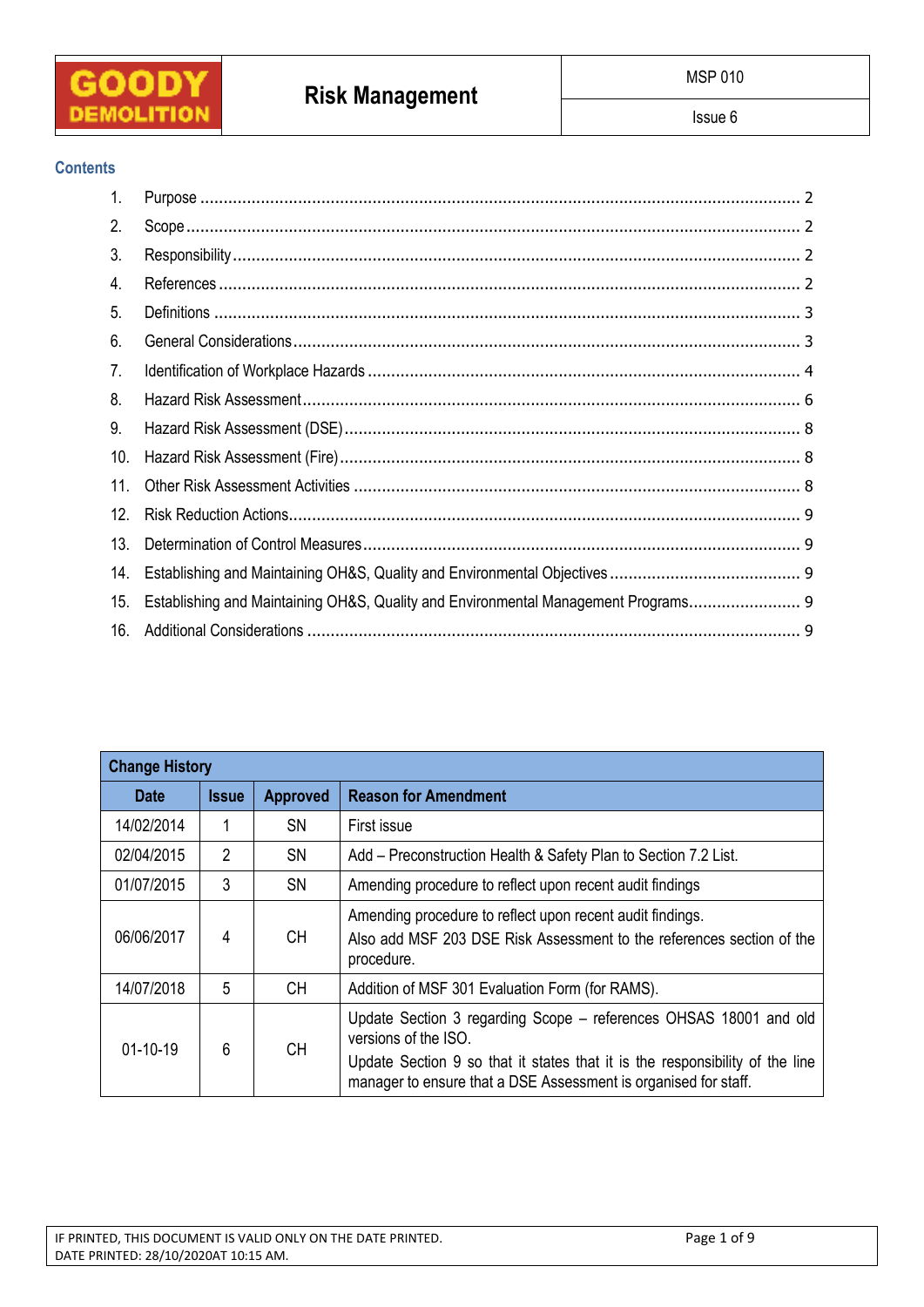

# **1. Purpose**

This procedure describes the processes Goody Demolition Ltd uses to identify actual and potential workplace hazards and risks associated with business practices with the aim to continually improve their health and safety performance and reduce their effects on the environment and quality of their services and products.

### **2. Scope**

This procedure is applicable to all locations and to all work performed by Goody Demolition Ltd and its subcontractors. This procedure and the work instructions contained within meet the requirements of ISO 45001:2018, ISO 9001:2015 and ISO 14001:2015.

#### **3. Responsibility**

It is the responsibility of the Managing Director to ensure the requirements of this procedure are implemented and followed at all times.

## **4. References**

|   | Management System Policy Manual                                 | <b>MSP 001</b> |
|---|-----------------------------------------------------------------|----------------|
|   | Sales Enquiries and Order Processing                            | <b>MSP 003</b> |
| ٠ | Nonconformities, Corrective and Preventive Action               | <b>MSP 011</b> |
| ٠ | Nonconformity Report Form                                       | <b>MSF 005</b> |
| ٠ | <b>Workshop Control</b>                                         | <b>MSP 006</b> |
|   | <b>Staff Training and Competence</b>                            | <b>MSP 012</b> |
|   | Purchasing and Supplier Control                                 | <b>MSP 004</b> |
|   | Identification and Control of Significant Environmental Aspects | MSP 009        |
|   | Accident and Incident Reporting and First Aid Arrangements      | <b>MSP 017</b> |
|   | <b>Approved Supplier List</b>                                   |                |
|   | Internal Audit Reports                                          | <b>MSF 307</b> |
|   | Site Inspection Reports                                         | <b>MSF 325</b> |
|   | <b>Accident Reports and Statistics</b>                          |                |
|   | <b>Risk Assessments</b>                                         |                |
|   | <b>Dynamic Risk Assessments</b>                                 |                |
|   | <b>Method Statements</b>                                        |                |
|   | <b>Evaluation Form</b>                                          | <b>MSF 301</b> |
|   | <b>General Permit to work</b>                                   | <b>MSF 311</b> |
|   | <b>DSE Risk Assessment</b>                                      | <b>MSF 203</b> |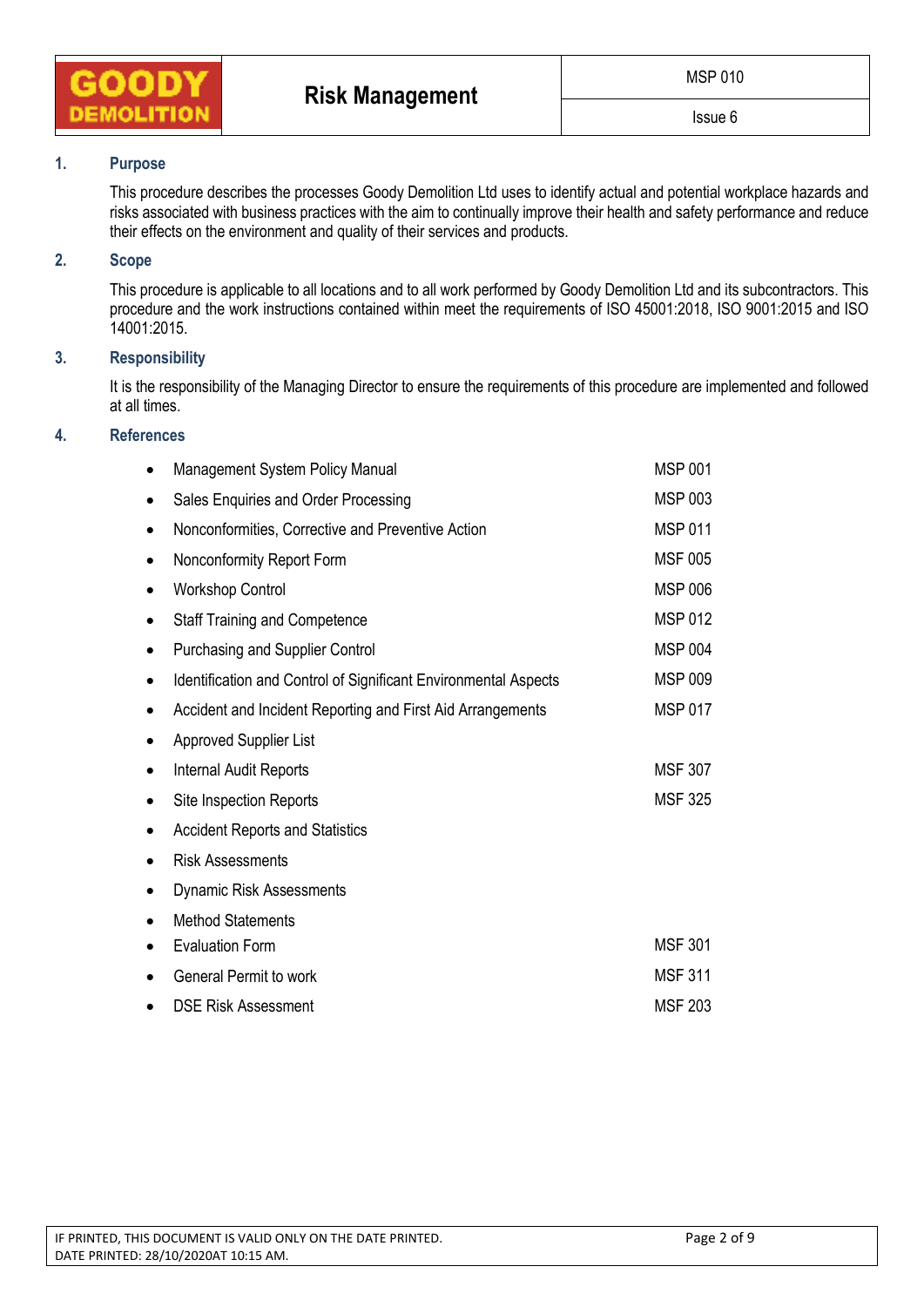**Risk Management** 

## **5. Definitions**

| Health:                                                                           | The protection of the bodies and minds of people from illness resulting<br>materials, processes or procedures used in the workplace                                                         | from | the |  |  |
|-----------------------------------------------------------------------------------|---------------------------------------------------------------------------------------------------------------------------------------------------------------------------------------------|------|-----|--|--|
| Safety:                                                                           | The protection of people from physical injury                                                                                                                                               |      |     |  |  |
| Accident:                                                                         | Any unplanned event that results in injury or ill health of people.                                                                                                                         |      |     |  |  |
| Dangerous Incident:                                                               | An unplanned event that has either led to damage to property or whilst no damage to property<br>occurred or injury to persons sustained, the event still had the hazard potential to do so. |      |     |  |  |
| Hazard:                                                                           | The potential of an activity or process to cause harm.                                                                                                                                      |      |     |  |  |
| Risk:                                                                             | The likelihood of an activity or process to cause harm                                                                                                                                      |      |     |  |  |
| Residual Risk:<br>The level of risk remaining when controls have been implemented |                                                                                                                                                                                             |      |     |  |  |
| Environmental Protection:                                                         | Arrangements to cover the activities in the workplace which could affect the environment.                                                                                                   |      |     |  |  |
|                                                                                   |                                                                                                                                                                                             |      |     |  |  |

# **6. General Considerations**

- 6.1. Quality Environmental and Health & Safety Hazards should be identified, risks assessed and controls determined prior to the introduction of:
	- New Projects
	- Modifications to an operational process
	- New equipment i.e. equipment with new features/functions
	- Changes to service offering
	- Changes to procedures where quality, safety or environmental performance could be affected
	- Changes to staff
	- Changes to legislative and/or other requirements
- 6.2. This procedure applies to all departments and activities within Goody Demolition Ltd. The methods described in this procedure describe how to take action to reduce risk, and how to set organisational objectives to improve quality, health and safety and environmental performance and implement appropriate management programs to achieve them.
- 6.3. Goody Demolition Ltd continually monitors its activities, facilities, equipment, employees and subcontractors for consistency with the Management System policies and the objectives, targets and management programs as described in this procedure. Any necessary changes to the objectives, targets and management programs arising from such monitoring are processed in accordance with this procedure.
- 6.4. Any new hazards identified during initial or on-going monitoring are evaluated in accordance with sections 9 through 11 of this procedure.
- 6.5. Any new process, adaptation to existing process, introduction of new technology, premises adaptation, and purchase of new chemicals will be brought to the attention of the Operations Manager for investigation and consultation between the interested parties to identify any Hazards that with the information provided and the experience and technical knowledge of all persons involved can be reasonably expected to foresee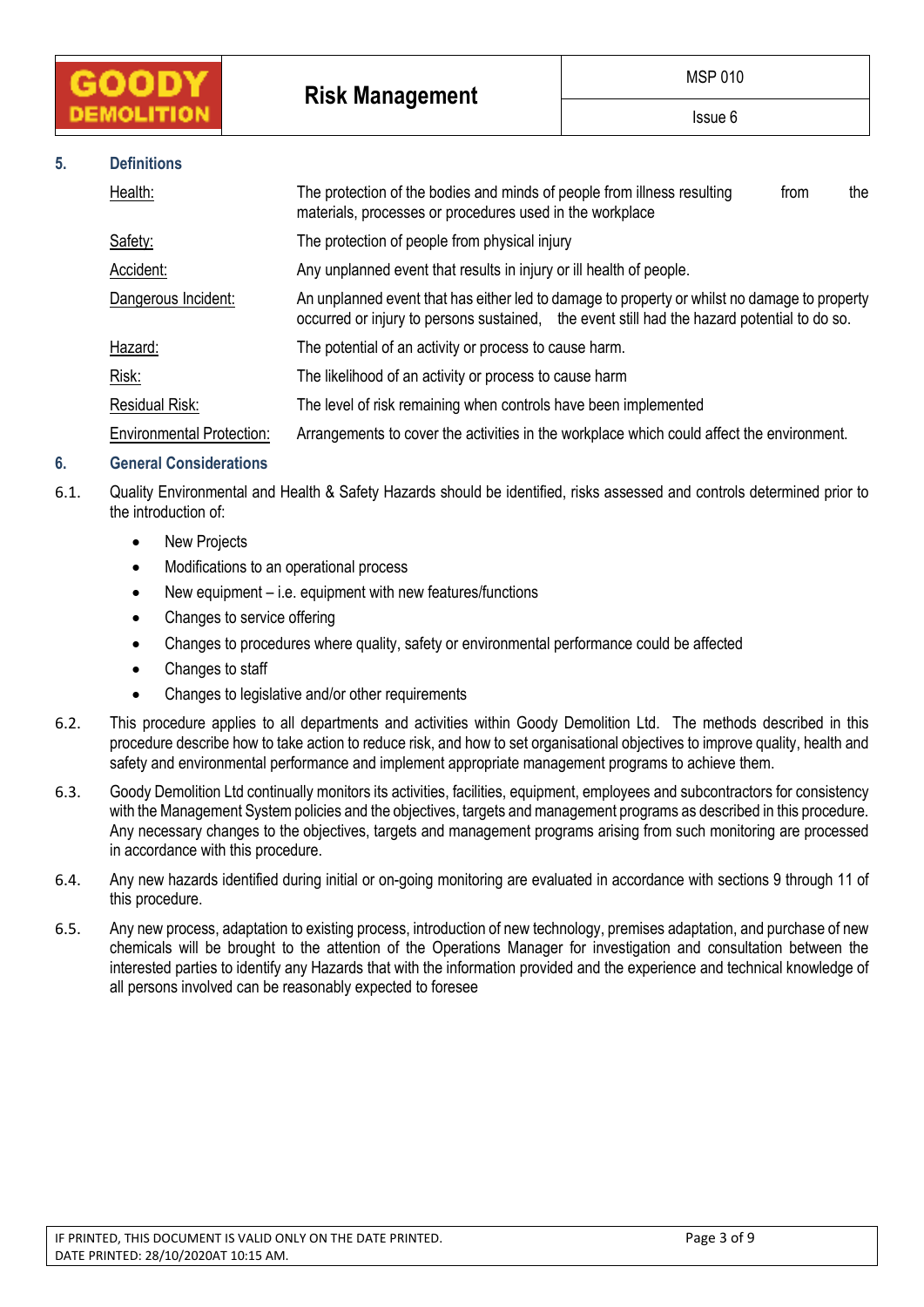# **7. Identification of Workplace Hazards**

- 7.1. All potentially harmful tasks performed by or on behalf of Goody Demolition Ltd are evaluated for their hazards and the risks associated with these hazards are identified and recorded in the risk assessments.
- 7.2. The following pertinent information will be used as appropriate to assist in the prioritisation and identification of workplace hazards:
	- Current Project Plans
	- List of Regulations and Requirements
	- Communications from interested parties
	- Site Inspection, audit and monitoring results
	- Consultation with Site Manager and Client
	- Site plans
	- Purchasing information
	- Material Safety Data Sheets
	- Maintenance of equipment
	- Consultation with Manufacturers and Operation/maintenance manuals
	- Employee consultation
	- Accident log and incident reports
	- Preconstruction Health & Safety Plan
- 7.3. Safe Systems of work will be regularly reviewed to identify any new tasks that need to be added or any modified tasks that need to be re-analysed due to significant modifications
- 7.4. Safe systems of work may be reviewed by a competent member of staff and countersigned by the Operations Manager. The review may be conducted through on-site evaluation of the job or by group discussion of the task and its related hazards. In all cases affected workers should be an integral part of the review
- 7.5. The identification of potentially harmful tasks and hazards shall take into account:
	- a) Routine and non-routine activities
	- b) Activities of all persons having access to the workplace (including contractors and visitors)
	- c) Human behaviour, capabilities and other human factors
	- d) Identified hazards originating outside the workplace capable of adversely affecting the health and safety of persons under the control of the organization within the workplace.
	- e) Hazards created in the vicinity of the workplace by work related activities under the control of the organization
	- f) Infrastructure, equipment and materials at the workplace, whether provided by the organization or others
	- g) Changes or proposed changes in the organization, its activities, or materials
	- h) Modifications to the OH&S management system, including temporary changes, and their impacts on operations, processes, and activities
	- i) Any applicable legal obligations relating to risk assessment and implementation of necessary controls
	- j) The design of work areas, processes, installations, machinery/equipment, operating procedures and work organization, including their adaption to human capabilities.
- 7.6. All tasks of significant risk or hazard potential will be evaluated using the relevant Project Plans along with assessor's knowledge. Hazard categories to be considered are included in the following table: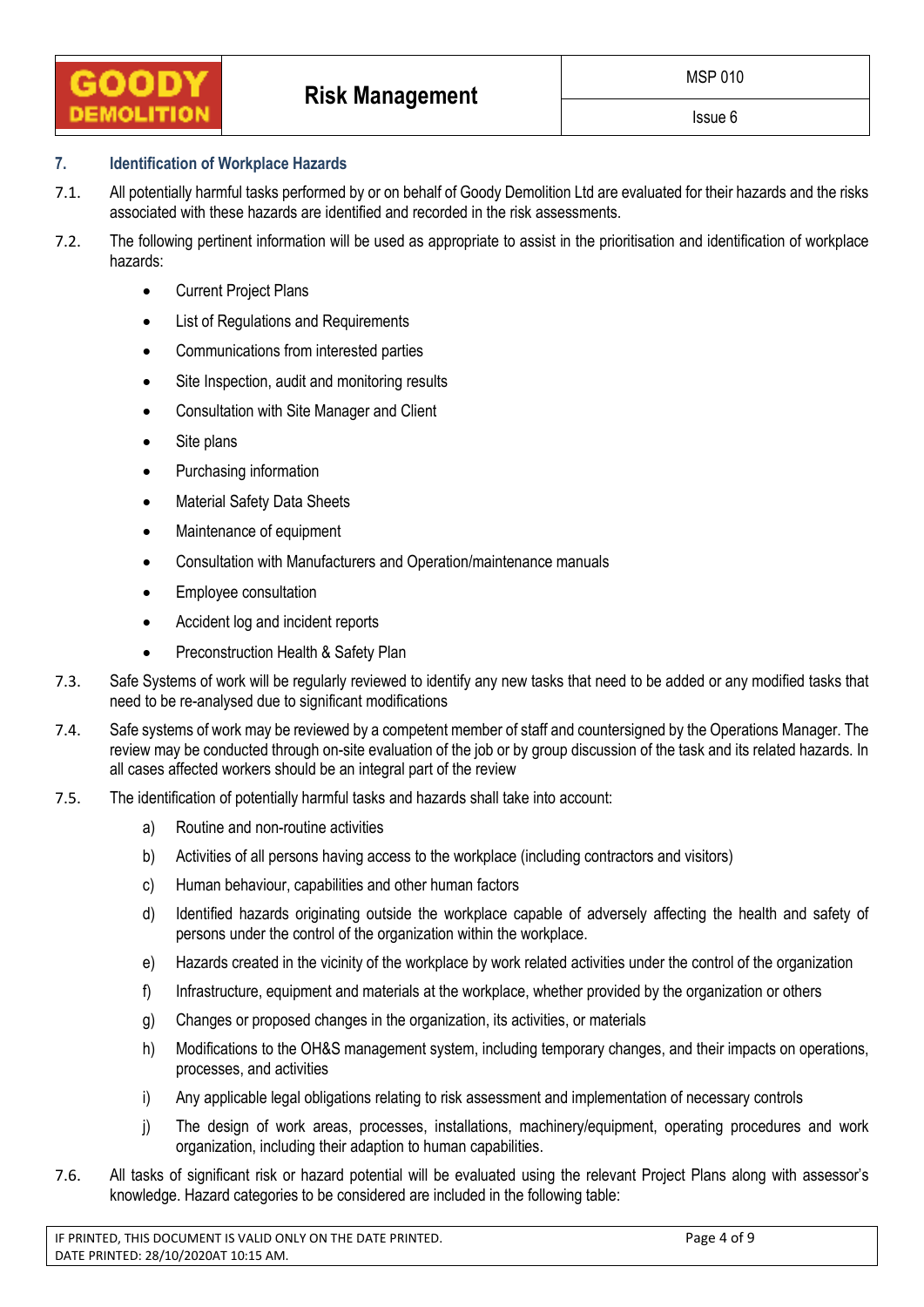

| <b>Quality Hazards</b>                                                                                                                       | <b>Description</b>                                                                                                                               |  |  |  |  |
|----------------------------------------------------------------------------------------------------------------------------------------------|--------------------------------------------------------------------------------------------------------------------------------------------------|--|--|--|--|
| Poor Service<br>The service provided would fail to meet the company and customer expectations                                                |                                                                                                                                                  |  |  |  |  |
| <b>Materials</b>                                                                                                                             | Are the materials appropriate for the job?                                                                                                       |  |  |  |  |
|                                                                                                                                              | Are they of the required/specified quality?                                                                                                      |  |  |  |  |
| <b>Customer Satisfaction</b>                                                                                                                 | Is there a risk of reducing customer satisfaction in our services and or products?                                                               |  |  |  |  |
| <b>Penalty Clauses</b><br>Are there agreed penalty clauses for failing to meet set milestones within the<br>project plan?                    |                                                                                                                                                  |  |  |  |  |
| <b>Environmental</b><br><b>Hazards</b>                                                                                                       | <b>Description</b>                                                                                                                               |  |  |  |  |
| Pollution                                                                                                                                    | Is there a risk of pollution to surrounding areas, and or water courses?                                                                         |  |  |  |  |
| Are there any emissions likely to be released as a result of the task i.e. dust, gas<br>Emissions<br>odour etc.?                             |                                                                                                                                                  |  |  |  |  |
| Wildlife                                                                                                                                     | Does the activity create a danger to local wildlife?                                                                                             |  |  |  |  |
| Flora and fauna                                                                                                                              | Is there any risk to the flora and fauna in the local area?                                                                                      |  |  |  |  |
| <b>Mechanical Hazards</b>                                                                                                                    | <b>Description</b>                                                                                                                               |  |  |  |  |
| Crushing                                                                                                                                     | Caught between a machine/mobile plant and a fixed object                                                                                         |  |  |  |  |
| Scissor type movement caught between machine fixed and moving parts<br>Shearing                                                              |                                                                                                                                                  |  |  |  |  |
| Cutting/Severing                                                                                                                             | A sharp edge rotating or moving backwards and forwards                                                                                           |  |  |  |  |
| Entanglement                                                                                                                                 | Clothing or loose hair caught in moving parts of machinery                                                                                       |  |  |  |  |
| Drawing-In or Trapping                                                                                                                       | Appendages being drawn into opposing rotational machinery parts                                                                                  |  |  |  |  |
| Impact                                                                                                                                       | Being hit by a moving part of machinery or mobile plant                                                                                          |  |  |  |  |
| Ejection                                                                                                                                     | Particles ejected from a work piece or machine                                                                                                   |  |  |  |  |
| Stabbing or Puncture                                                                                                                         | Appendage coming into contact with a pointed fixed object, contact with sharp<br>objects such as glass.                                          |  |  |  |  |
| Friction and Abrasion                                                                                                                        | Contact with a rotating part of machinery                                                                                                        |  |  |  |  |
| Injection                                                                                                                                    | High pressure fluid or gas injection into a person's body or appendage or contact<br>with biological contaminants during use of pressure systems |  |  |  |  |
| <b>Non Mechanical</b><br><b>Hazard</b>                                                                                                       | <b>Description</b>                                                                                                                               |  |  |  |  |
| Noise                                                                                                                                        | Audible (attenuation) emission of plant, processes or activities                                                                                 |  |  |  |  |
| Vibration                                                                                                                                    | Structural born noise emission through transfer of noise or actuation energy                                                                     |  |  |  |  |
| Contact with electrical power actuated machinery or tools, or contact with<br>Electricity<br>electrical cables and fixed power installations |                                                                                                                                                  |  |  |  |  |
| Temperature                                                                                                                                  | Exposure to extremes of temperature Heat/Cold                                                                                                    |  |  |  |  |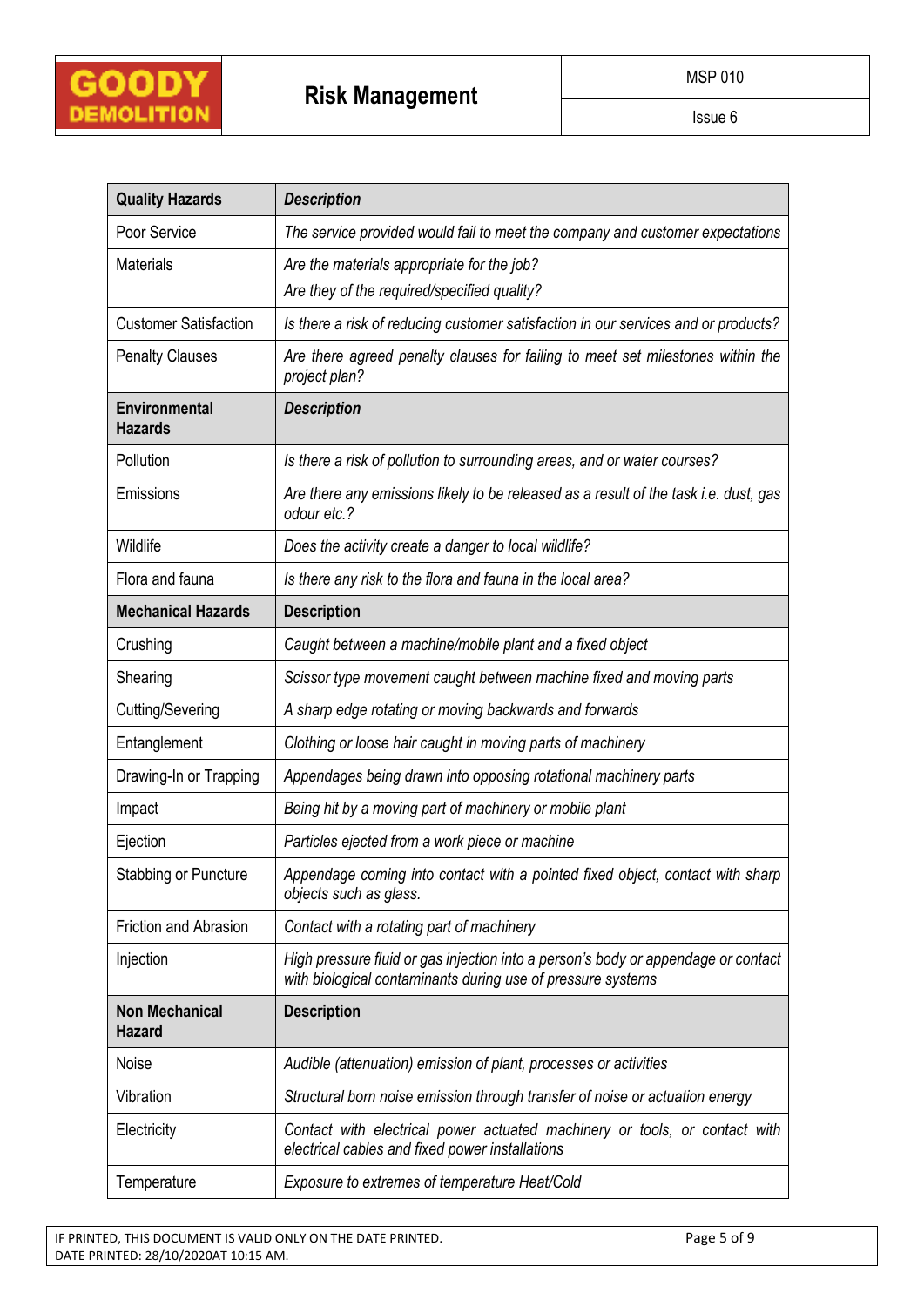

Issue 6

| Radiation                   | Exposure to non-ionizing radiation such as ultraviolet radiation from the sun or<br>electric arc welding                                               |  |  |  |
|-----------------------------|--------------------------------------------------------------------------------------------------------------------------------------------------------|--|--|--|
| <b>Biological Hazard</b>    | Contact with biological organisms through human physical interaction                                                                                   |  |  |  |
| Hazardous Substances        | Substances classed as Irritants, Toxics Corrosive or Cacogenics under CHPR,<br>COSHH and associated EH40 guidance                                      |  |  |  |
| Inhalation of<br>Dust/Fumes | Airborne particulates that may give rise to adverse health effects or may have an<br>impact on the surrounding environment                             |  |  |  |
| Lighting                    | Lighting conditions that may adversely affect the safe application of a given work<br>task                                                             |  |  |  |
| Slip Trip Falls             | Floor areas that or task areas that may have the potential of slip trip fall hazards<br>giving rise to risk of bodily injuries                         |  |  |  |
| Suffocation                 | Work areas that may cause suffocation through poor ventilation or substances<br>and processes used in an area which may adversely affect oxygen levels |  |  |  |
| Fire                        | Processes and applications that may give rise to combustion of materials                                                                               |  |  |  |
| <b>Manual Handling</b>      | The movement of a load by human effort alone                                                                                                           |  |  |  |

# **8. Hazard Risk Assessment**

8.1. The assessors shall assess the risks for each new hazard identified in section 9.0 and shall document the results of the assessment on the Risk Assessment. This assessment shall consider the severity of the hazard and its likelihood of occurrence.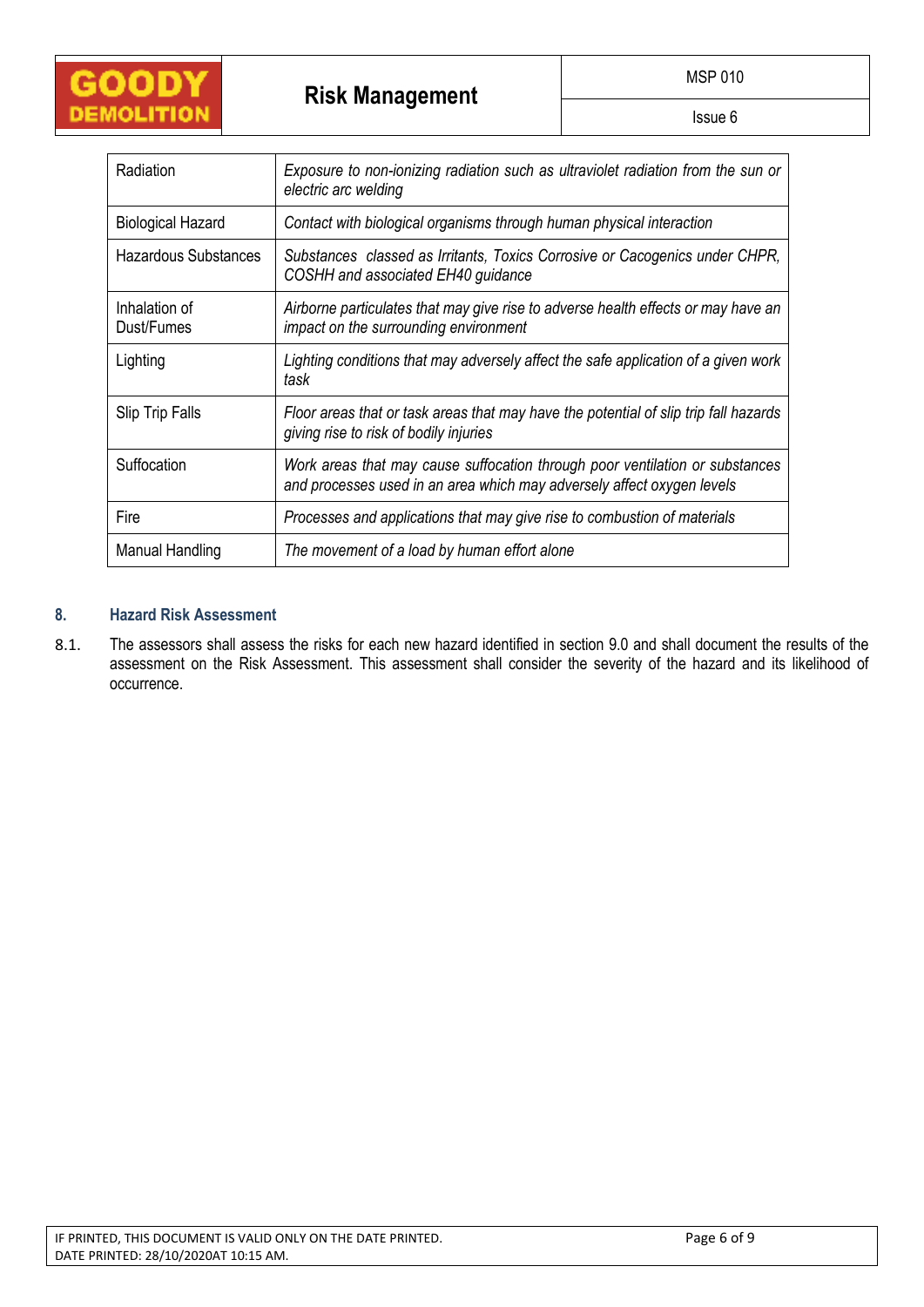Issue 6

8.2. The hazard severity potential and risk likelihood shall be rated using the following table:

| Severity of Harm |                                                   | Highly<br><b>Unlikely</b><br>(1) | <b>Unlikely</b><br>(2) | Possible<br>(3) | Probable<br>(4) | Regular<br>(5) | Continuous<br>(6) |
|------------------|---------------------------------------------------|----------------------------------|------------------------|-----------------|-----------------|----------------|-------------------|
|                  | Trivial (1)                                       | $\overline{2}$                   | $\overline{2}$         | 3               | $\overline{4}$  | 5              | $6\phantom{a}$    |
|                  | Minor $(2)$<br>(Under 7 day<br>injury)            | $\overline{2}$                   | $\overline{4}$         | $6\phantom{a}$  | 8               | 10             | 12                |
|                  | Major (3)<br>(Over 7 day<br>Reportable<br>injury) | 3                                | $6\phantom{1}6$        | $\overline{9}$  | 12              | 15             | 18                |
|                  | Fatality (4)                                      | $\overline{4}$                   | 8                      | 12              | 16              | 20             | 24                |

| <b>Severity Rankings</b>                 |                                                                                                                                                                                         |  |  |  |
|------------------------------------------|-----------------------------------------------------------------------------------------------------------------------------------------------------------------------------------------|--|--|--|
| <b>Fatality:</b>                         | Incident that results in the death of an employee or other persons                                                                                                                      |  |  |  |
| <b>Major Injury:</b>                     | Over 7 day reportable injury, amputations, major fractures, poisonings, multiple injuries, cancer,<br>other life-threatening diseases or major damage to or loss of facilities.         |  |  |  |
| Minor:                                   | Under 7 day reportable injury, lacerations, burns, concussion, serious sprains, non-major<br>fractures, deafness, dermatitis, long-term repetitive motion types of injuries.            |  |  |  |
| Trivial:                                 | superficial injuries, minor cuts and bruises that do not result in<br>any lost work days, eye<br>irritation from dust, nuisance and other irritation, short-term discomfort.            |  |  |  |
|                                          | Note that all severity rankings are determined without consideration of existing controls.                                                                                              |  |  |  |
| <b>Likelihood of Occurrence Rankings</b> |                                                                                                                                                                                         |  |  |  |
| <b>Continuous:</b>                       | Accidents or near-misses occur frequently (more than<br>$1/month)$ ,                                                                                                                    |  |  |  |
| Regular:                                 | Accidents or near-misses have a high potential for occurrence due to lack of controls, frequency<br>of action, and absence of compounding events.                                       |  |  |  |
| Probable:                                | Accidents or near misses have occurred in the past within the company.                                                                                                                  |  |  |  |
| Possible:                                | Accidents or near-misses rarely occur, but have occurred regularly in industry, and there are<br>some controls in place that are effective if properly used                             |  |  |  |
| Unlikely:                                | Accidents or near-misses rarely occur, but have occurred regularly in industry, and there are<br>some controls in place that are effective if properly used.                            |  |  |  |
| <b>Highly Unlikely:</b>                  | No accidents or near-misses, rarely happens in industry, and/or very effective engineered<br>safeguards that are not easily by passed, and/or requires multiple events to cause injury. |  |  |  |

Likelihood of Occurrence

- 8.3. All risk assessments will require re-evaluation and re-assessment when:
	- Initial assessment is no longer valid -e.g. A change of process and or procedure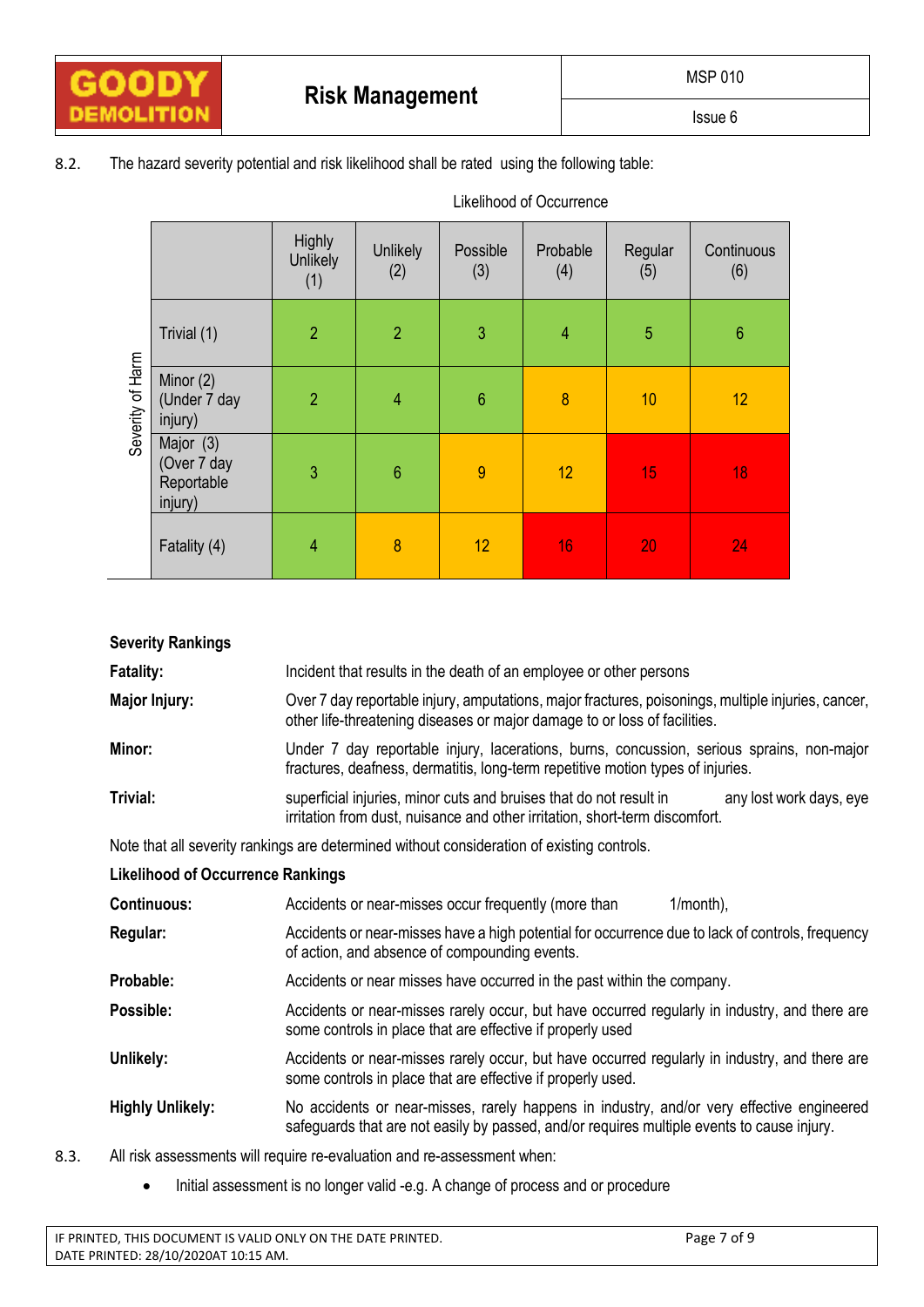- A change of circumstances e.g. Introduction of new technology or change of personnel
- After a specific period of time e.g. Risk assessments should be kept up to date on an annual basis
- After an accident or Dangerous Incident
- After the serving of an HSE or EA enforcement notice or written observation or opportunity for improvement.
- After a change in legislation applicable to the risk assessment
- Following a customer or interested party complaint
- Following a requirement identified during Management Review.
- Following a review of NCR's
- 8.4. The Safe Systems of Work and related risk assessment shall be filed on the company server with hard copy formats available at the points of use
- 8.5. Site surveys will be conducted prior to the commencement of work wherever necessary
- 8.6. Dynamic risk assessments will be carried out prior to the start of each job

### **9. Hazard Risk Assessment (DSE)**

- 9.1. Display screen equipment (DSE) risk assessments will be carried out annually using the DSE Risk Assessment Form MSF 203.
- 9.2. Each employee that uses display screen equipment as part of their daily activities will be required to complete the questionnaire on MSF 203 on an annual basis.
- 9.3. It is the responsibility of the line manager of the member of staff to ensure that an in-date DSE Assessment is in place or that an assessment is organised when a new member of staff joins or when an existing member of staff gets new equipment / changes their working position.
- 9.4. The completed questionnaire MSF 203 shall be reviewed by the Operations Manager or other competent person and any issues raised shall be discussed with the individual and corrective action taken where necessary. All corrective action should be recorded on MSF 203 section 13 Assessors comments.

## **10. Hazard Risk Assessment (Fire)**

10.1. A fire risk assessment shall be carried out and recorded. The level of risk shall be evaluated using high, medium or low against the number of sources of ignition, the amount of fuel available and the amount of oxygen available in each area.

### **11. Other Risk Assessment Activities**

- 11.1. All new projects will be subject to a risk assessment using form MSF 213 Risk Assessment Template, the purpose of this assessment is to identify the risks involved in the project or task and the controls necessary to reduce to risks to an acceptable level.
- 11.2. All fixed electrical system installations will be inspected every 5 years in accordance with the regulations. This activity will be carried out by a competent subcontractor.
- 11.3. An Asbestos survey or clearance certificate will be obtained by Goody Demolition Ltd prior to the commencement of work on any existing property. Goody Demolition Ltd will maintain an asbestos plan for any buildings they occupy for the purpose of conducting the company's business.